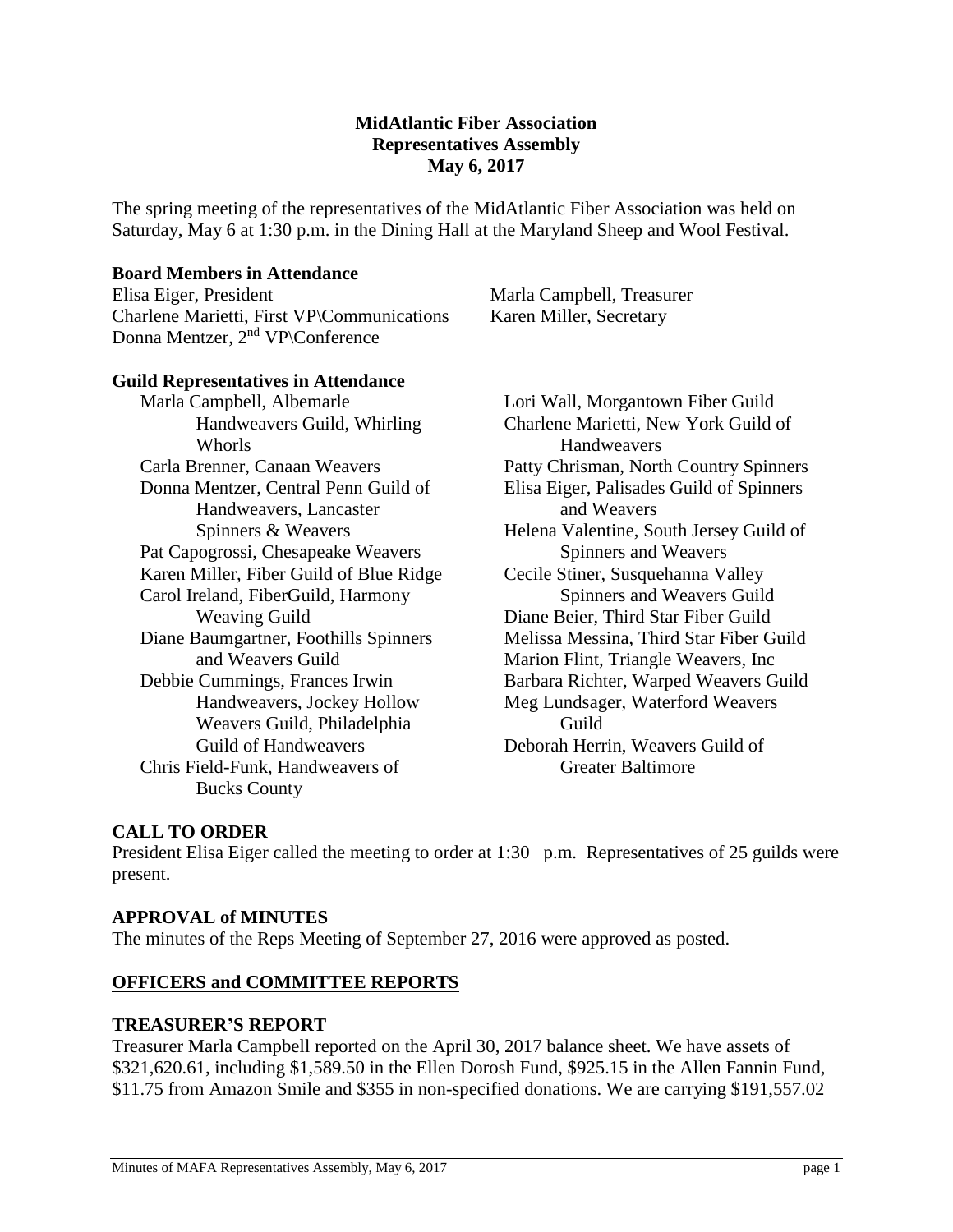in liabilities – primarily for the conference, but also \$1045 for part 2 of the 2017 guild grants and \$1100 for part 2 of the 2016 guild grants. Our equity is \$130,063.59.

# **NOMINATING COMMITTEE REPORT**

Elisa thanked our Nominating Committee, consisting of:

- Suanne Pasquarella (Buffalo Weavers Guild, Rochester Weavers Guild, NY)
- Mickie Schneider (Central Pennsylvania Weavers Guild, PA)
- Leah Haymaker (Fiber Arts Network, WV)

Since none of the committee could be present, Elisa introduced the slate for the 2017-19 MAFA Board:

President: Karen Miller (Foothills Spinners & Weavers, Fiber Guild of Blue Ridge, VA) First Vice-President\Communications: Charlene Marietti (New York Guild of Handweavers, South Jersey Guild of Spinners and Weavers, NJ) Second Vice-President\Conference: Donna Mentzer (Central Penn Guild of Handweavers, Lancaster Spinners & Weavers, PA) Treasurer: Marla Campbell (Albemarle Handweavers, Foothills Spinners & Weavers, Whirling Whorls, VA) Secretary: Joan Martin (Chautauqua County Weavers Guild, PA)

Elections will be held at the conference, at the Reps Meeting – probably a breakfast meeting on Saturday morning. Exact time and location are TBD.

Elisa asked for one more volunteer to join the Nominating Committee. Currently standing for the next committee term are:

- Leah Haymaker (Fiber Arts Network, WV)
- Sally Orgren (Jockey Hollow Weavers, Frances Irwin Handweavers, NJ)

# **COMMUNICATIONS COMMITTEE REPORT**

Communications Chair Charlene Marietti reported that volunteers have been busy on social media platforms: Facebook, Pinterest, Ravelry, Weavolution, and Twitter. She called for additional volunteers to help monitor and feed the platforms. She also asked reps for any additional suggestions for local advertising, and to help get the word out that there are many activities for Day Trippers at the conference.

## **CONFERENCE COMMITTEE REPORT**

Conference Chair Donna Mentzer reported that we have 385 students signed up for this year's conference, with 37 classes running and 31 vendors in the Marketplace.

*New this year* – guild members who can't attend the entire conference, but who would like to visit the Marketplace and attend some of the activities are welcome to stay overnight in the dorms on Friday and/or Saturday night. Cost will be \$55 per night, and meals can be individually purchased in the Dining Hall. Activities taking place outside of classes include: Marketplace with 31 vendors, numerous Bobbin Boy demonstrations of antique equipment and fiber techniques (and free repair of equipment), as well as other demonstrations by vendors, Friday afternoon knit-in, Saturday afternoon spin-in, Friday night "Shop 'til You Drop" with spinning